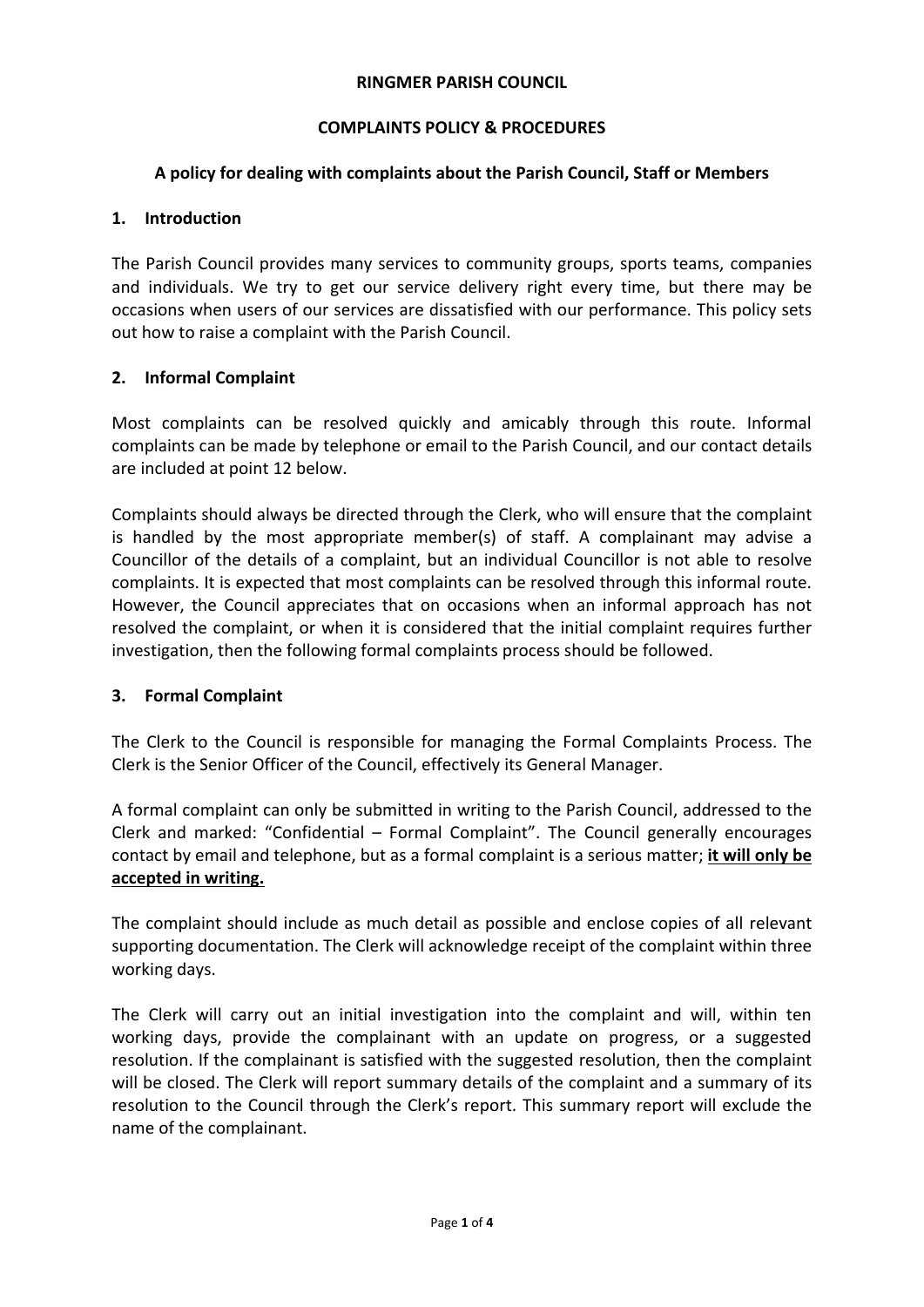If the Clerk is unable to resolve the complaint, or if the complainant is not satisfied with the proposed resolution, then the matter will be referred to a meeting of the Council's Review Panel.

If a formal complaint is being raised against the Clerk, then the process detailed above should be followed, but the complaint should instead be directed towards the Chairman of the Council.

# **4. Review**

The Review Panel has delegated authority from the Parish Council to review and decide on complaints. The Review Panel is a properly formed committee of the Parish Council and will have a Chairman and Vice Chairman, which may or may not be the Parish Council Chairman.

The panel will be constituted of six members, to ensure that three members of the committee will likely be available, at short notice, to review a complaint.

Three members only will review a complaint; this will ensure that the panel is quorate and that the number of members present is not excessive.

The Review Panel is subject to all the normal meeting notifications and agenda and minute requirements as laid down in the Parish Council's Standing Orders. Arrangements for minute taking will be reviewed as and when a Review Panel meeting is called. It is expected that the Review Panel will meet within ten working days of being notified by the Clerk of a complaint.

Seven clear working days before the Review Panel meeting, the complainant will provide the Parish Council with copies of all documentation, or other evidence that they intend to rely upon at the Review Panel meeting. The Parish Council will provide the same to the complainant.

# **5. At the Meeting**

- a. The Review Panel shall consider whether the circumstances of the meeting warrant the exclusion of the public and press; as far as possible, the Council carries out its business in public, but matters that involve complaints against individual members of staff may require the exclusion of the press and public.
- b. The Chairman of the Review Panel shall introduce everyone and explain the procedure for consideration of the complaint. The meeting should be as informal and friendly as possible, without prejudicing the need to consider properly the matter under discussion.
	- i. The complainant (or representative) shall be invited to outline the grounds for complaint and panel members shall be given the opportunity to ask any question of the complainant.
	- ii. If relevant, the Clerk (deputy or other officer) will explain the Council's position, and panel members shall be given the opportunity to ask further questions of the complainant.
	- iii. The complainant shall be offered the opportunity to sum-up their position.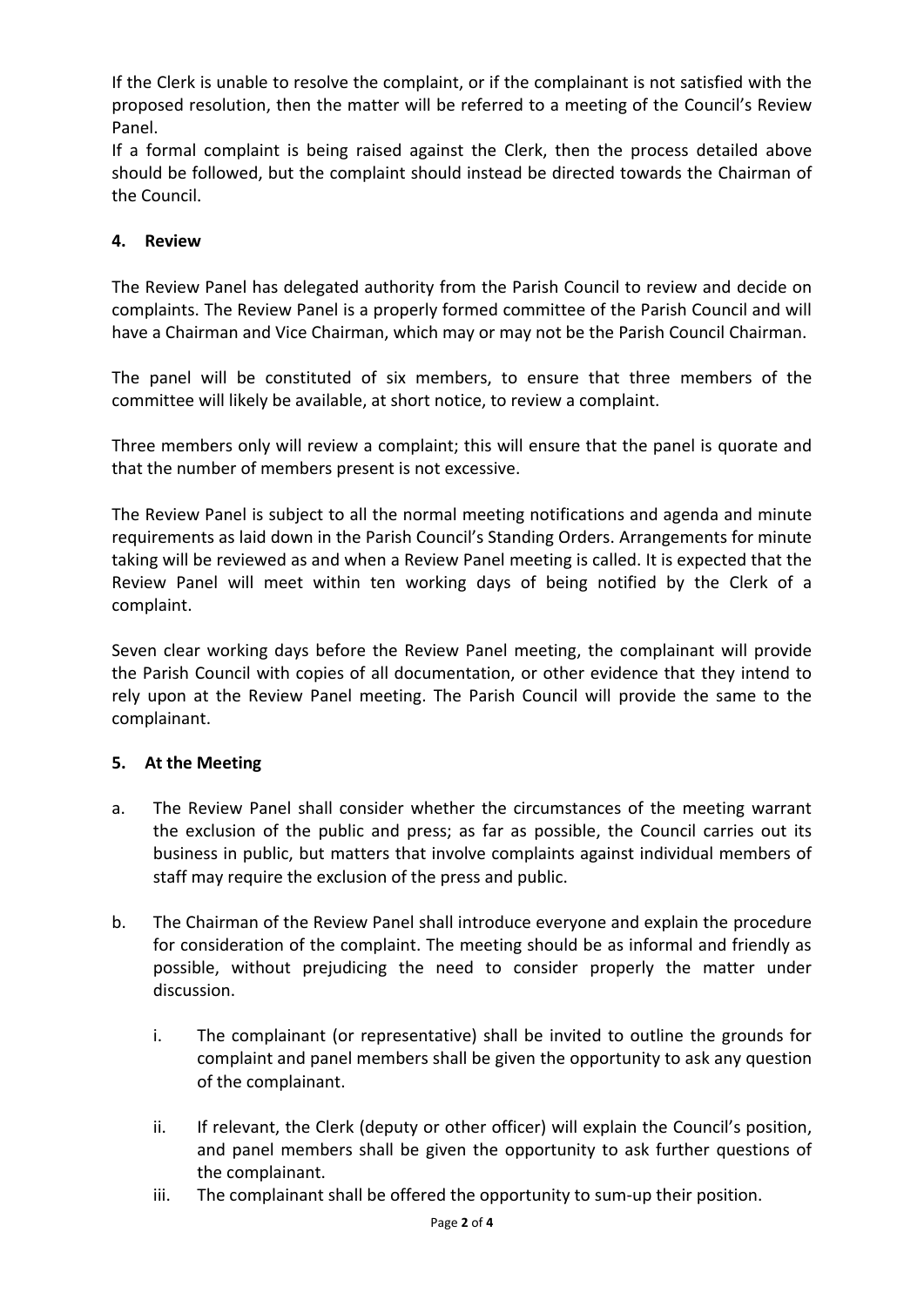- iv. The Clerk shall be offered the opportunity to sum up their position.
- c. The Clerk and complainant shall be asked to leave the room while panel members decide whether the complaint is justified and supported by the supporting evidence. If further clarification is necessary, both parties shall be invited back. In any case, both parties shall return to hear the decision, or to be advised when the decision will be made.
- d. The announcement of any decision will also be made in public, at the next Council meeting.

# **6. Timings**

The Parish Council will try to adhere to the timings outlined in this policy, but in the case of a complex complaint, or in the absence of a member of staff who is involved in the complaint, the timings may vary. The complainant will be advised of any revised timescales.

# **7. Appeals**

Should the complainant not agree with a decision, they will be entitled to appeal within 10 working days of receipt of the result.

The Review Panel nominated to handle the appeal will, within 14 working days of receiving the appeal, examine the way in which the Council dealt with the complaint. If the Review Panel determines that procedures were correctly handled by the Council, the appellant will be notified that the appeal has not been successful. If the Review Panel determines that the complaint was not handled correctly, as determined by the appeal, it will be referred for consideration as at Section 4.The appellant will be notified of the result of the appeals process within 10 working days.

# **8. Habitual and Vexatious Complaints**

The Parish Council will endeavour to deal with complaints in an efficient, equitable and effective manner. The Council may have to initiate further action, if a complainant behaves in a manner as outlined within the Parish Council's Vexatious Policy.

# **9. Parish Council Staff**

A formal complaint is a serious matter. A complaint involving a member of the Council's staff could result in disciplinary action; or in cases of gross misconduct, dismissal from the Council's employment.

The Council will not, under any circumstances, enter into any correspondence, or discussion, with any complainant about any action taken, formally or informally, against any member of its staff. This is expressly to protect the employment rights to which all employees of the Council are entitled.